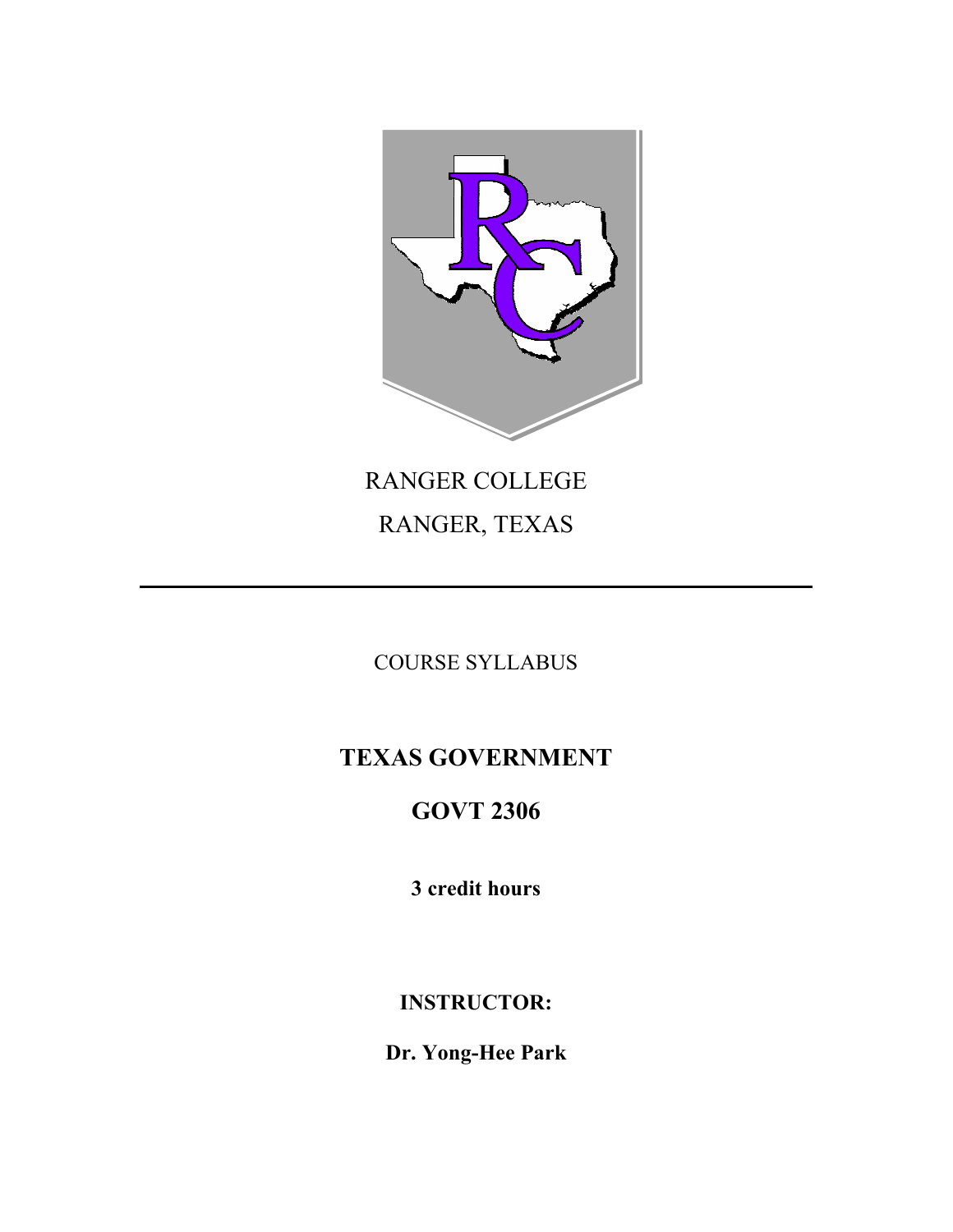| <b>INSTRUCTOR:</b> | Dr. Yong-Hee Park                                              |
|--------------------|----------------------------------------------------------------|
| EMAIL:             | vpark@rangereollege.edu                                        |
| OFFICE:            | <b>Business Building</b>                                       |
| PHONE:             | 254.267.7016                                                   |
| HOURS:             | Mon/Tue/Wed. 15:00-17:00, Thur. 15:00-14:00, or by appointment |

### **Special Notice from the Department of Education**

|                        | "In case of fire or other emergency, the nearest exit from this classroom is |
|------------------------|------------------------------------------------------------------------------|
|                        | ." Please remain outside the building until otherwise notified               |
| by college officials." |                                                                              |

#### **I. TEXAS CORE CURRICULUM STATEMENT OF PURPOSE**

Students will gain a foundation of knowledge of human cultures and the physical and natural world, develop principles of personal and social responsibility for living in a diverse world, and advance intellectual and practical skills that are essential for all learning.

#### **II. COURSE DESCRIPTION**

GOVT 2306--Texas Government (3-0): A study of the Texas government including: A study of the Texas State constitution; the organization and administration of the Texas governmental and political system; political participation by the individual and groups; and the principles which underlie the Texas political culture.

#### **III. REQUIRED BACKGROUND/PREREQUISITE**

Successful completion of required placement testing. Some basic knowledge of politics and government be beneficial.

#### **IV. TEXTBOOK/READING MATERIALS (***Required***)**

Brown, Lyle C., Joyce A. Langenegger, Sonia R. Garcia, Ted A. Lewis, and Robert E. Biles. Practicing Texas Politics. 17<sup>th</sup> Edition. 2018. ISBN-10: 1305952022 ISBN-13: 9781305952027

#### **V. COURSE PURPOSES**

Government 2306 is a reading intensive course designed to acquaint the learner with the origin and development of the Texas Constitution, structure and powers of state and local government, federalism and intergovernmental relations, political participation, the election process, public policy, and the political culture of Texas. This course meets the statutory requirements as set forth by the state of Texas.

#### **VI. LEARNING OUTCOMES**

After studying all materials and resources presented in the course, the student will be able to:

o Explain the origin and development of the Texas constitution.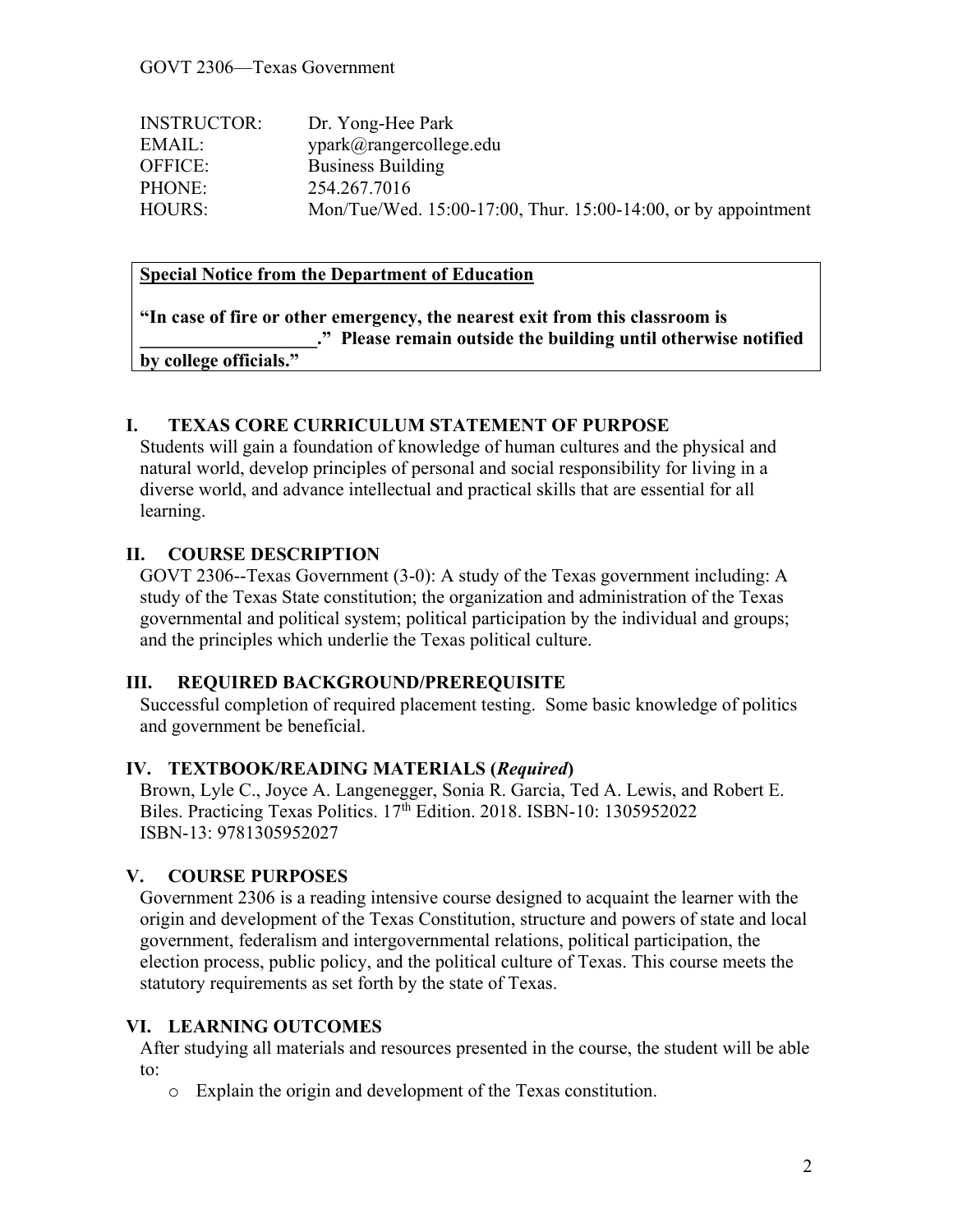- o Describe state and local political systems and their relationship with the federal government.
- o Describe separation of powers and checks and balances in both theory and practice in Texas.
- o Demonstrate knowledge of the legislative, executive, and judicial branches of Texas government.
- o Evaluate the role of public opinion, interest groups, and political parties in Texas.
- o Analyze the state and local election process.
- o Identify the rights and responsibilities of citizens.
- o Analyze issues, policies and political culture of Texas.

## **VII. CORE OBJECTIVES**

This course directly meets the following of the six Core Objectives.

 $\boxtimes$  Critical Thinking Skills - to include creative thinking, innovation, inquiry, and analysis, evaluation and synthesis of information

 $\boxtimes$  Communication Skills - to include effective development, interpretation and expression of ideas through written, oral and visual communication

 $\Box$ Empirical and Quantitative Skills - to include the manipulation and analysis of numerical data or observable facts resulting in informed conclusions

 $\Box$ Teamwork - to include the ability to consider different points of view and to work effectively with others to support a shared purpose or goal

 $\boxtimes$  Personal Responsibility - to include the ability to connect choices, actions and consequences to ethical decision-making

 $\boxtimes$  Social Responsibility: to include intercultural competence, knowledge of civic responsibility, and the ability to engage effectively in regional, national, and global communities

# **VIII. METHODS OF INSTRUCTION**

This class will convey the course material through lectures, discussions, primary/secondary documents, instructional videos and PowerPoint presentations. Reciprocally, students are expected to take notes, listen proactively, ask questions, conduct service learning, and read the textbook.

# **IX. METHODS OF ASSESSMENT**

 **Class participation (10 percent of total grade) (PR, COM) –** This includes regular attendance and participation in class discussions, including required posts uploaded to the Discussion Board in Blackboard. Strong class participation does not mean simply "talking a lot" in class. It means speaking in an informed way about the readings,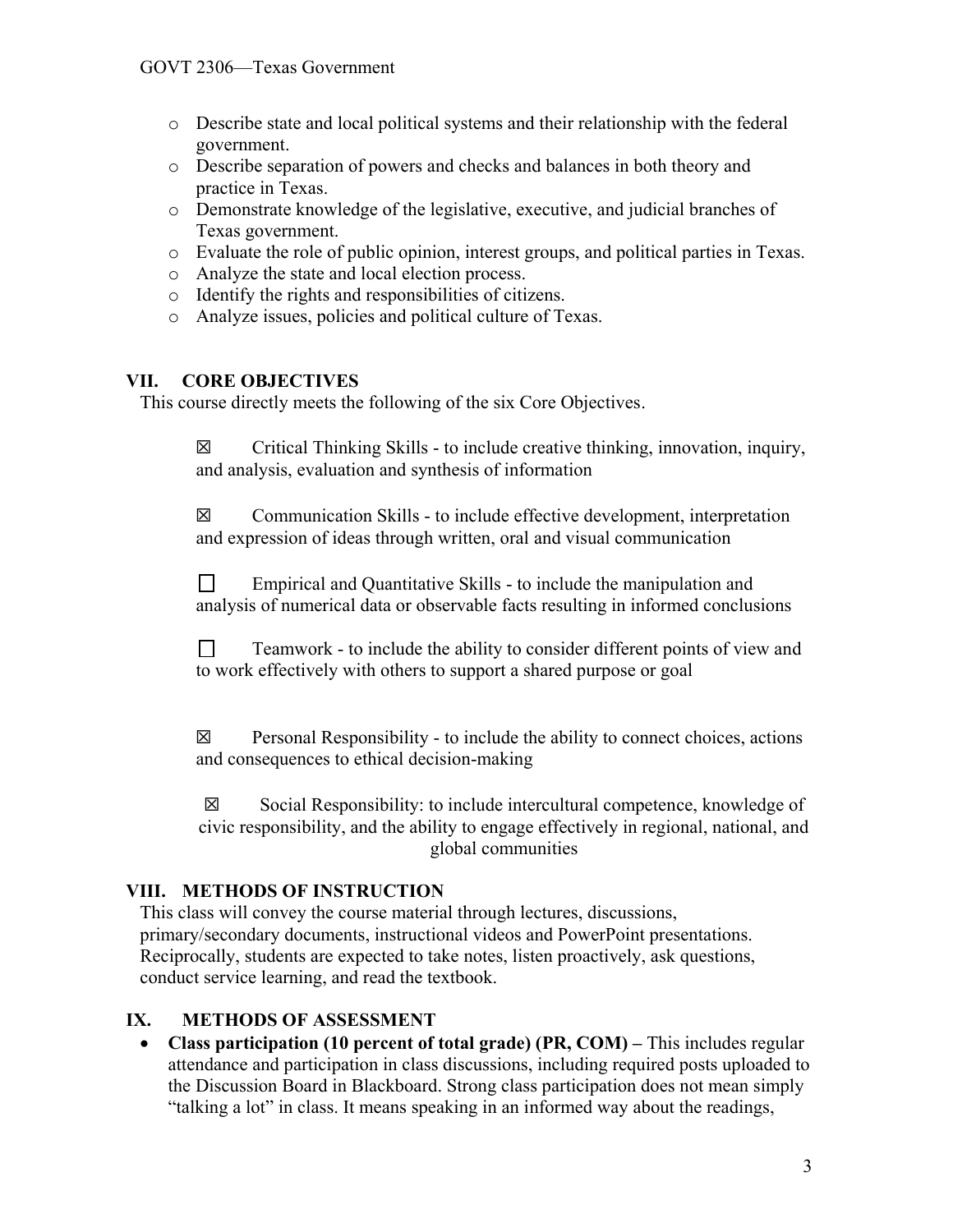synthesizing the comments of others, and listening with respect and attention to the diverse backgrounds and perspectives of your peers. You will receive a class participation grade at the midpoint of the semester and again at the end, based on your attendance and active participation, as well as your completion of, or failure to complete, any given assignments.

- **10 Discussions (20 percent) (PR, SR)**  Careful examination of assigned readings is essential for this reading-and-discussion-based course, so you will be held accountable for completion of the reading assignments. Discussions will assess your knowledge and understanding of what you have read, focusing especially on the technical terminology of government and politics of Texas or Federal. These discussions may also focus on matters that are not in the readings but that emerge as a special focus of collective student interest during preceding class discussions.
	- o NOTE: You are responsible for knowing the information in all of the readings even if I do not directly talk about all of it in classroom lectures and discussions.
- An Essay (10 percent) **(CT, COM, SR)** You will write an essay (3-5 pages) in which you explain how you would evaluate James Madison's federalist paper 51.
- **First Midterm Exam (20 percent) (CT, SR, PR)**  There will be an in-class midterm exam focusing on basic knowledges about politics and government, U.S. constitution, and federalism.
- **Second Midterm Exam (20 percent) (CT, SR, PR)** -- There will be an in-class midterm exam focusing on civil liberties, civil rights, political parties, interest groups, and campaigns and elections.
- **Final Exam (20 percent) (CT, COM, SR, PR) –** This is not a comprehensive inclass final exam focusing on three branches of government, the legislative, the executive (Presidency), and the judicial.

Grading scale:  $A = 90-100\%$  B = 80-89 C = 70-79 D = 60-69 F = Below 60

### **Grading Summary**

| $\bullet$ | First Mid-term Exam:      | 20% of your semester grade |
|-----------|---------------------------|----------------------------|
|           | Second Midterm Exam       | 20% of your semester grade |
|           | Final Exam:               | 20% of your semester grade |
|           | Assignments/Homework:     | 20% of your semester grade |
|           | Essay:                    | 10% of your semester grade |
| A.        | Participation/Attendance: | 10% of your semester grade |

# **X. CLASS POLICIES**

The following rules and guidelines about classroom behavior are to be memorized, internalized, and strictly adhered to. Failure to do so will negatively impact your experience of this class, not to mention your grade.

**1. Arrive on time.** Class begins promptly at the scheduled time. This means you should be in your seat and ready to begin.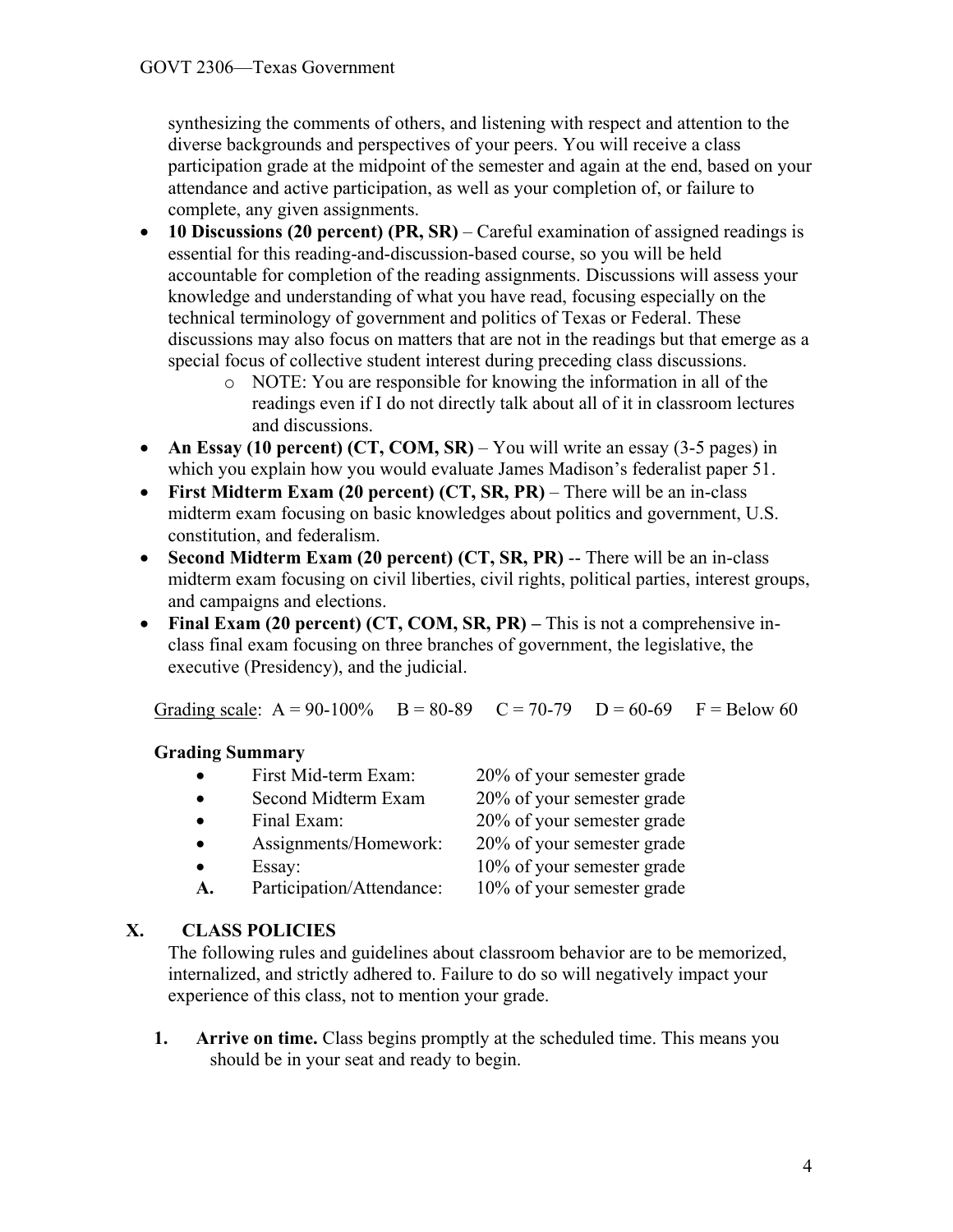- **2. Always bring the assigned reading to class.** If there is an assigned reading on a given class day, class time will be devoted to discussing that reading. We will also read some things aloud together. In order for you to participate in close readings and discussions, it is imperative that you have in hand all of the assigned texts for each day, including printouts (preferably annotated by you) of any texts provided electronically.
- **3. Come to class prepared.** You are expected to participate in class discussions and come to class meetings having completed all assigned readings and written work.
- **4. Turn in assignments on time.** By accepting this syllabus, you agree to accept a score of zero on any late work.
- **5. Don't cheat.** Any assignment reflecting cheating, plagiarism, or any other form of academic dishonesty will receive a grade of zero. A second instance will result in automatic failure of the class and a report being filed with Ranger College's Vice President of Instruction. The consequences of this report can be quite severe for your academic future. For more details, see the section of the Ranger College Catalog (available at www.rangercollege.edu/catalog.pdf), titled "Student Misconduct," subsection "Academic Dishonesty."
- **6. Six absences = Dropped from class with a failing grade.** I expect you to attend class regularly. As per Ranger College's stated absence policy in the general college catalog (see pages 25-26 at http://rangercollege.edu/catalog.pdf), the only absences that will be excused are "official" ones, defined as those that occur due to authorized Ranger College activities (such as sporting events). Unofficial absences are counted from the first day of class as listed in the College Calendar, regardless of the date of your registration.
- **7. No phones, laptops, or tablets. Ever. This even includes using a phone or computer to access course materials**. Your phone must be turned off and properly stowed in your bag or otherwise stored off your person prior to class takeoff. Your phone should NEVER be in your hand, on your desk, in your pocket, or anywhere else that it might distract you, your classmates, or me. Don't even bring a laptop or tablet to a class. Basically, anything with a microchip in it is off-limits. My experience is that all digital devices effectively destroy the classroom atmosphere, as about ninety percent of people using them will be texting, playing games, doing email, shopping, surfing Facebook and YouTube, and so on. I am not (totally) antitechnology. I simply want to preserve the sacred teaching space of our classroom as a teaching space. I want to have a conversation with you. And long experience as an educator has shown me that allowing students to use digital devices in class is a surefire way to undermine that goal.

### **8. Missed Major Exams and Assignment Make-Up and Grading Policies**

- A. Make-up work must be turned in within one week of returning to class.
- B. The student may take make-up exams only by appointment.
- C. A grade of zero will be given for any missed exam that is not excused.
- D. It is the sole responsibility of the student to acquire the lecture notes and any other class material covered during their absence.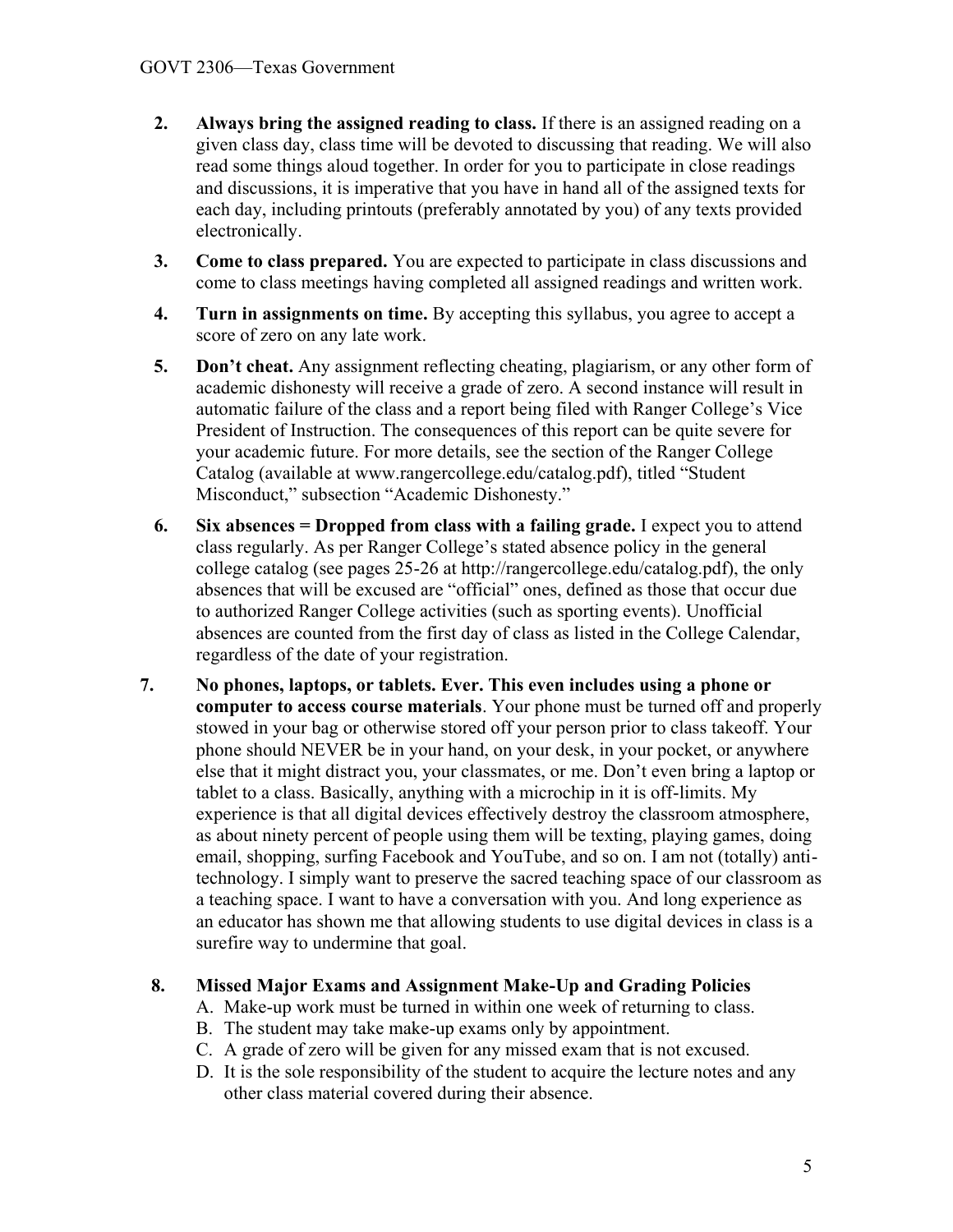- E. For all late work a penalty of 10% will be applied for each day it is late. Make-up exams and quizzes will only be administered after class has been completed or by appointment.
- **9. Email:** I am happy to communicate with you by email and will do my best to respond within 24 hours during the week. Messages sent over the weekend will be read on Mondays. In the subject line of any email that you send me, please indicate the content of the email. Then begin your message in the following manner:

Dear Dr. Park,

My name is \_\_\_\_\_\_\_ and I am in your Texas Government class.

# **XI. COURSE OUTLINE/ SCHEDULE**

| Week                 | Chapter                  | Title                           | Remark     |
|----------------------|--------------------------|---------------------------------|------------|
| $1st$ week           | Syllabus                 | Introduction, Syllabus and      |            |
|                      |                          | <b>Basic Knowledge</b>          |            |
|                      |                          |                                 |            |
| $2nd$ week           | Chapter 1                | Basic Knowledge and             |            |
|                      |                          | The Environment of Texas        |            |
|                      |                          | Politics                        |            |
| $3rd$ week           | Chapter 2                | Federalism and the Texas        |            |
|                      |                          | Constitution                    |            |
| 4 <sup>th</sup> week | Chapter 3                | <b>Local Government</b>         |            |
| 5 <sup>th</sup> week | <b>First Midterm</b>     | <b>Covers Basic Knowledge,</b>  |            |
|                      | <b>Exam</b>              | <b>Chapter 1 and 2</b>          |            |
| $6th$ week           | Chapter 4                | <b>Political Parties</b>        |            |
| $7th$ week           | Chapter 5                | Campaigns and Elections         |            |
| $8th$ week           | Chapter 6                | The Politics of Interest        |            |
|                      |                          | Groups                          |            |
| $9th$ week           | <b>Second Midterm</b>    | <b>Covers Chapter 3,4, 5</b>    |            |
|                      | <b>Examination</b>       | and 6                           |            |
| $10^{th}$ week       | Chapter 7                | The Legislature                 |            |
| $11th$ week          | Chapter 7                | The Legislative                 |            |
| $12^{th}$ week       | Chapter 8                | The Executive                   |            |
| $13th$ week          | Chapter 8                | The Executive                   |            |
| $14th$ week          | Chapter 10               | The Judicial Branch             |            |
| $15th$ week          | Chapter 10               | The Judicial Branch             |            |
| $16th$ week          | <b>Final Examination</b> | <b>Covers Chapter 7, 8, and</b> | Final Exam |
|                      |                          | 10)                             |            |
| $17th$ week          |                          |                                 |            |